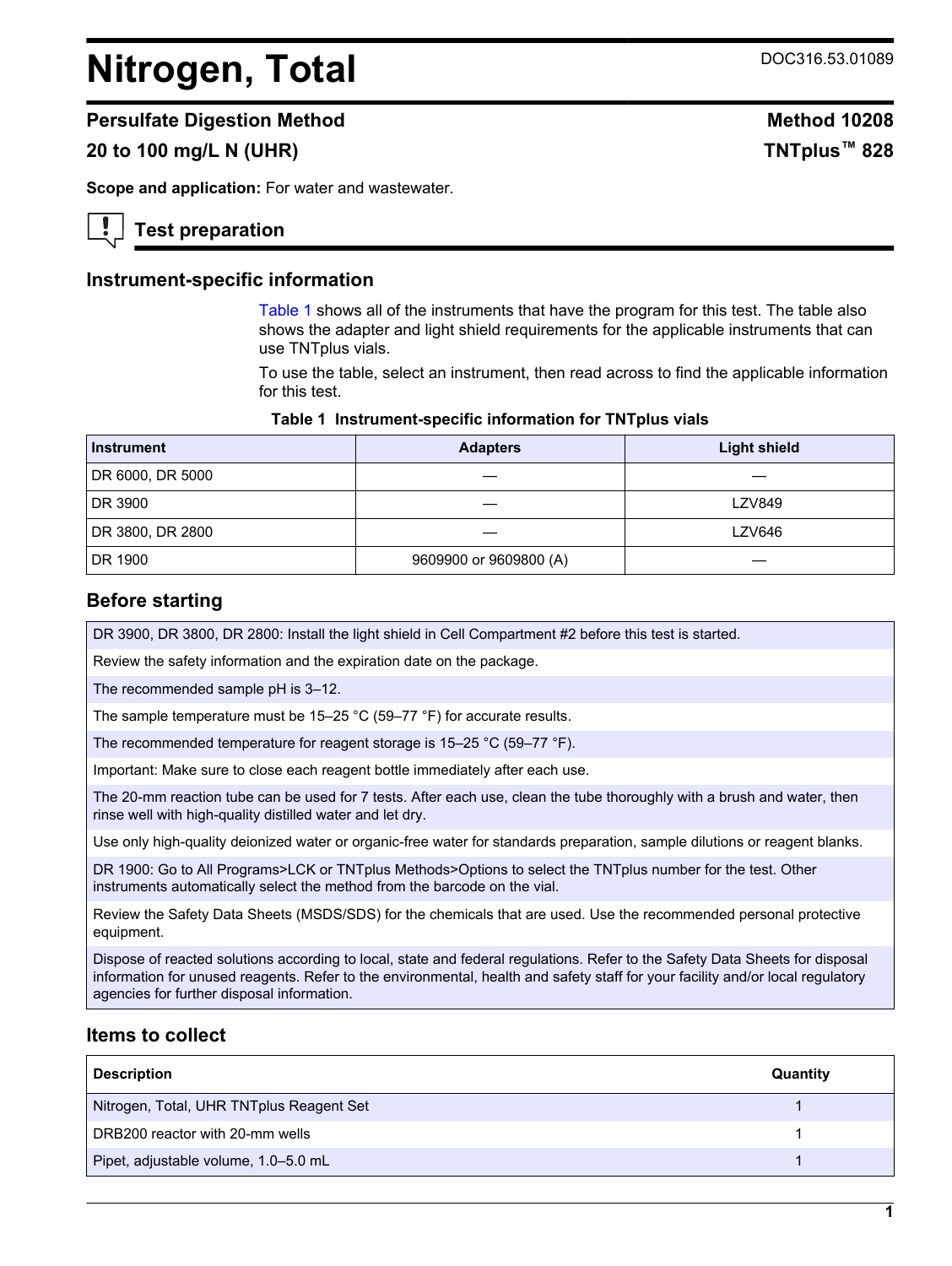# **Items to collect (continued)**

| <b>Description</b>                   | Quantity |
|--------------------------------------|----------|
| Pipet, adjustable volume, 0.2-1.0 mL |          |
| Pipet tips                           |          |
| Test tube rack                       |          |

Refer to [Consumables and replacement items](#page-3-0) on page 4 for order information.

# **Sample collection and storage**

- Collect samples in clean glass or plastic bottles.
- Analyze the samples as soon as possible for best results.
- To preserve samples for later analysis, adjust the sample pH to less than 2 with concentrated sulfuric acid (approximately 2 mL per liter). No acid addition is necessary if the sample is tested immediately.
- Keep the preserved samples at or below 6 °C (43 °F) for a maximum of 28 days.
- Let the sample temperature increase to room temperature before analysis.
- Before analysis, adjust the pH to 7 with 5 N sodium hydroxide solution.
- Correct the test result for the dilution caused by the volume additions.

# **Test procedure**



**1.** Set the DRB200 reactor power to on. Set the temperature to 120 °C.



**2.** Add 0.2 mL of sample, 2.3 mL of Solution A and 1 Reagent B tablet in quick succession to a dry 20-mm reaction tube. Close the reaction tube immediately. Do not invert.



**3.** Insert the reaction tube in the preheated DRB200 reactor. Close the lid.



**4.** Keep the reaction tubes in the reactor for 30 minutes.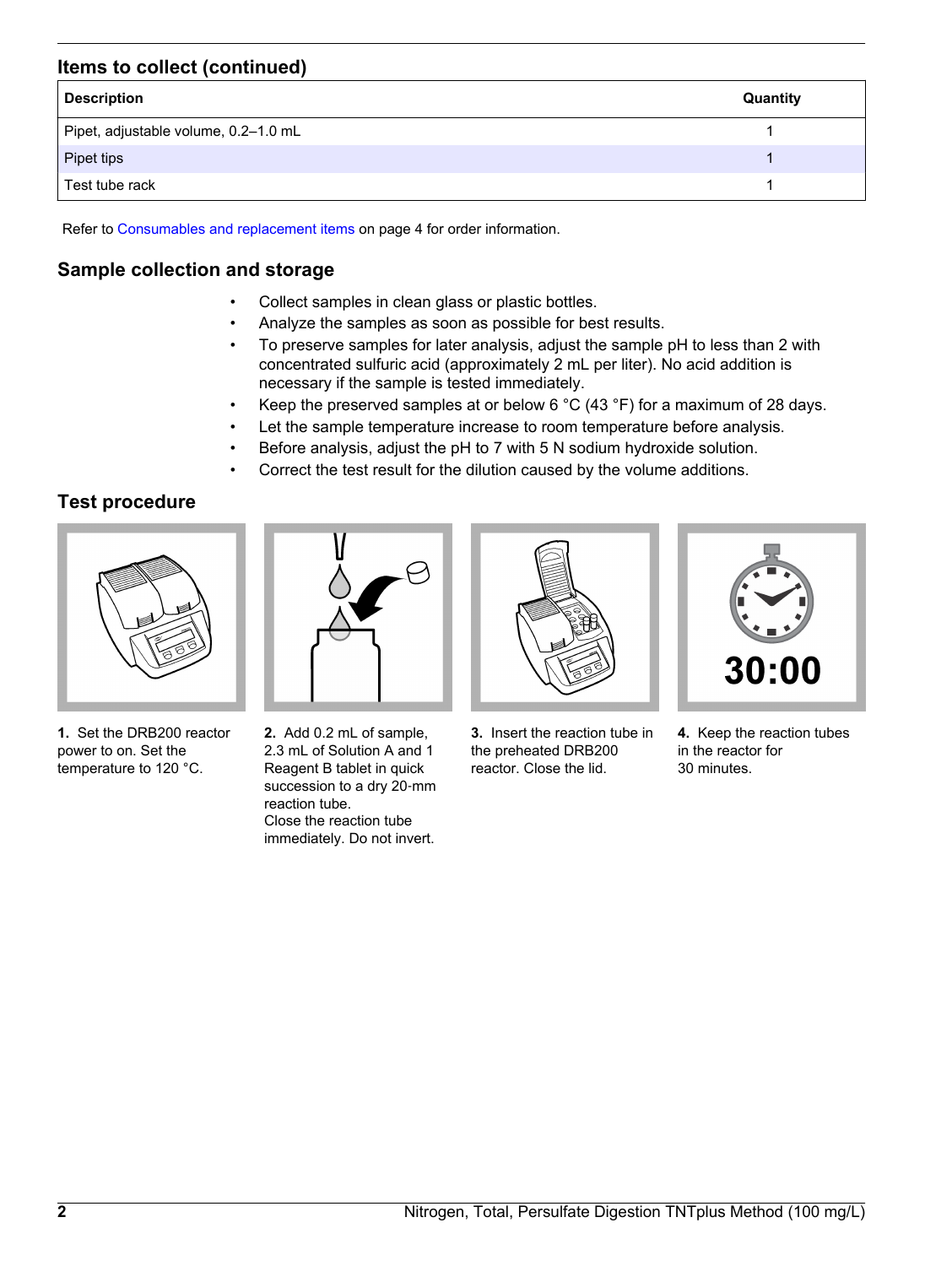

**5.** When the timer expires, carefully remove the reaction tube from the reactor. Let the temperature of the reaction tube decrease to room temperature.



**6.** Invert the reaction tube 2–3 times.



**7.** Use a pipet to add 0.5 mL of the digested sample from the 20‑mm reaction tube into a test vial.



**8.** Use a pipet to add 0.2 mL of Solution D to the test vial.



**9.** Quickly tighten the cap on the vial and invert until completely mixed.



**10.** Start the reaction time of 15 minutes.



**11.** When the timer expires,

clean the vial.



**12.** DR 1900 only: Select program 828. Refer to [Before starting](#page-0-0) on page 1.



**13.** Insert the vial into the cell holder. DR 1900 only: Push **READ**. Results show in mg/L N.

# **Reagent blank correction**

For the best results, measure the reagent blank value for each new lot of reagent. Replace the sample with deionized water in the test procedure to determine the reagent blank value. Subtract the reagent blank value from the sample results automatically with the reagent blank adjust option. Measure the reagent blank value when a new lot of reagent is used.

- **1.** Use deionized water as the sample in the test procedure to measure the reagent blank value.
- **2.** Set the reagent blank function to on. The measured reagent blank value is shown.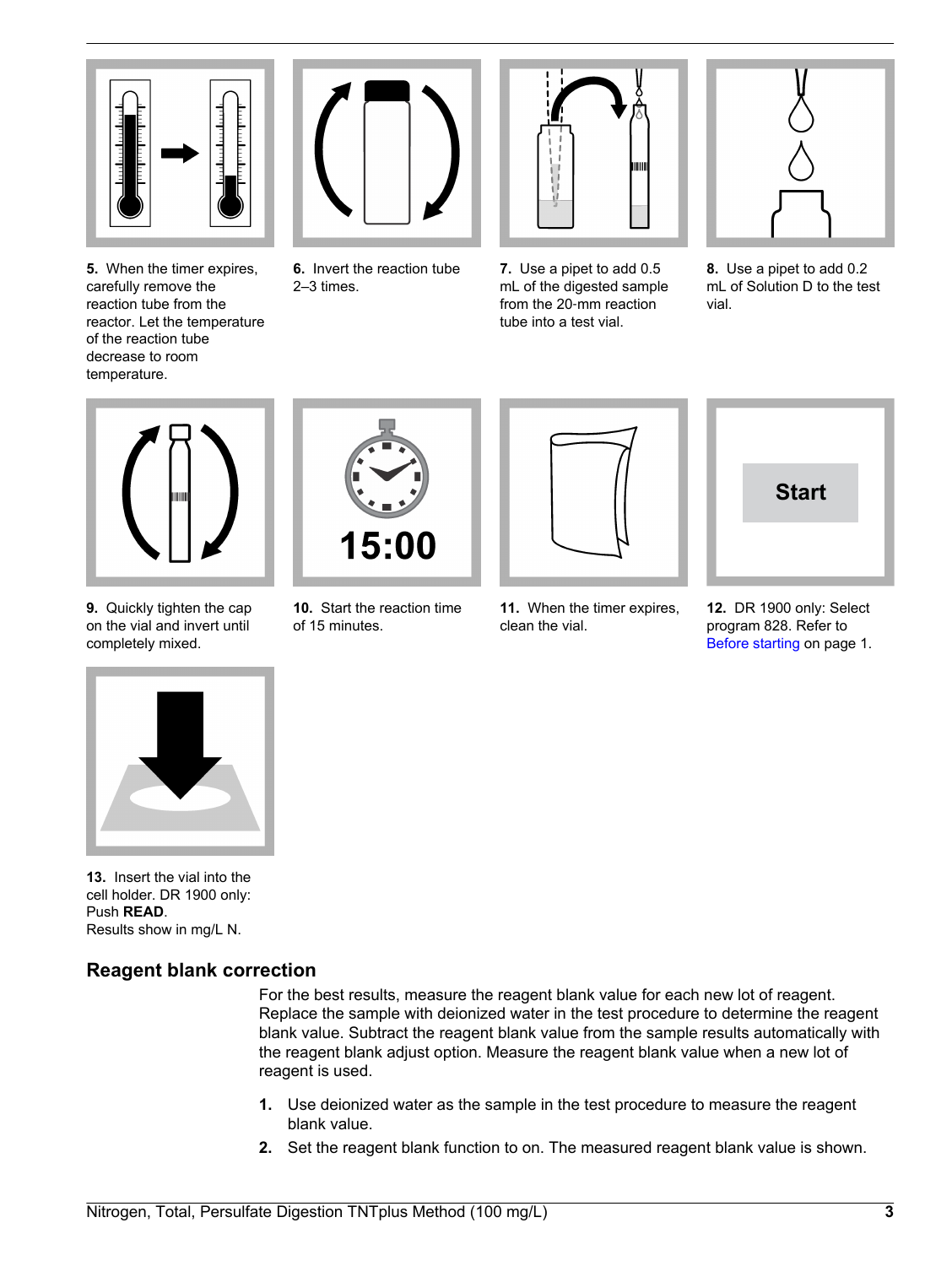**3.** Accept the blank value. The reagent blank value is then subtracted from all results until the reagent blank function is set to off or a different method is selected. *Note: As an alternative, record or enter the reagent blank value at a different time. Push the highlighted reagent blank box and use the keypad to enter the value.*

#### <span id="page-3-0"></span>**Interferences**

A light pink color may develop during the reaction. This color does not interfere with the analysis. Table 2 shows that the ions were individually examined to the given concentrations and do not cause interference. No cumulative effects or influences of other ions were found.

|  |  | Table 2 Interfering substances |
|--|--|--------------------------------|
|--|--|--------------------------------|

| <b>Interfering substance</b> | Interference level |
|------------------------------|--------------------|
| <b>COD</b>                   | 2500 mg/L          |
| Chloride                     | 5000 mg/L          |

#### **Accuracy check**

#### **Standard solution method**

Use the standard solution method to validate the test procedure, the reagents and the instrument.

Items to collect:

- Nitrogen, Ammonia Standard Solution, 50-mg/L NH3–N
- **1.** Use the test procedure to measure the concentration of the standard solution.
- **2.** Compare the expected result to the actual result.

*Note: The factory calibration can be adjusted slightly with the standard adjust option so that the instrument shows the expected value of the standard solution. The adjusted calibration is then used for all test results. This adjustment can increase the test accuracy when there are small variations in the reagents or instruments.*

#### **Summary of Method**

Inorganic and organic nitrogen compounds are digested with peroxodisulfate and oxidized to nitrate. The nitrate ions react with 2,6-dimethylphenol in a solution of sulfuric and phosphoric acid to form a nitrophenol. The measurement wavelength is 345 nm.

#### **Consumables and replacement items**

#### **Required reagents**

| <b>Description</b>                       | <b>Quantity/Test</b> | Unit   | Item no.      |
|------------------------------------------|----------------------|--------|---------------|
| Nitrogen, Total, UHR TNTplus Reagent Set |                      | 25/pkg | <b>TNT828</b> |

#### **Required apparatus**

| <b>Description</b>                                              | <b>Quantity/test</b> | Unit          | Item no.      |
|-----------------------------------------------------------------|----------------------|---------------|---------------|
| DRB 200 Reactor, 115 VAC option, 9 x 13 mm + 2 x 20 mm, 1 block |                      | each          | DRB200-01     |
| DRB 200 Reactor, 230 VAC option, 9 x 13 mm + 2 x 20 mm, 1 block |                      | each          | DRB200-05     |
| Pipet, adjustable volume, 1.0-5.0 mL                            |                      | each          | <b>BBP065</b> |
| Pipet tips, for 1.0–5.0 mL pipet                                |                      | 75/pkg        | <b>BBP068</b> |
| Pipet, adjustable volume, 0.2-1.0 mL                            |                      | each          | <b>BBP078</b> |
| Pipet tips, for 0.2–1.0 mL pipet                                | 2                    | $100$ /p $ka$ | BBP079        |
| Test tube rack for 20-mm vials, 20 holes                        |                      | each          | 2497912       |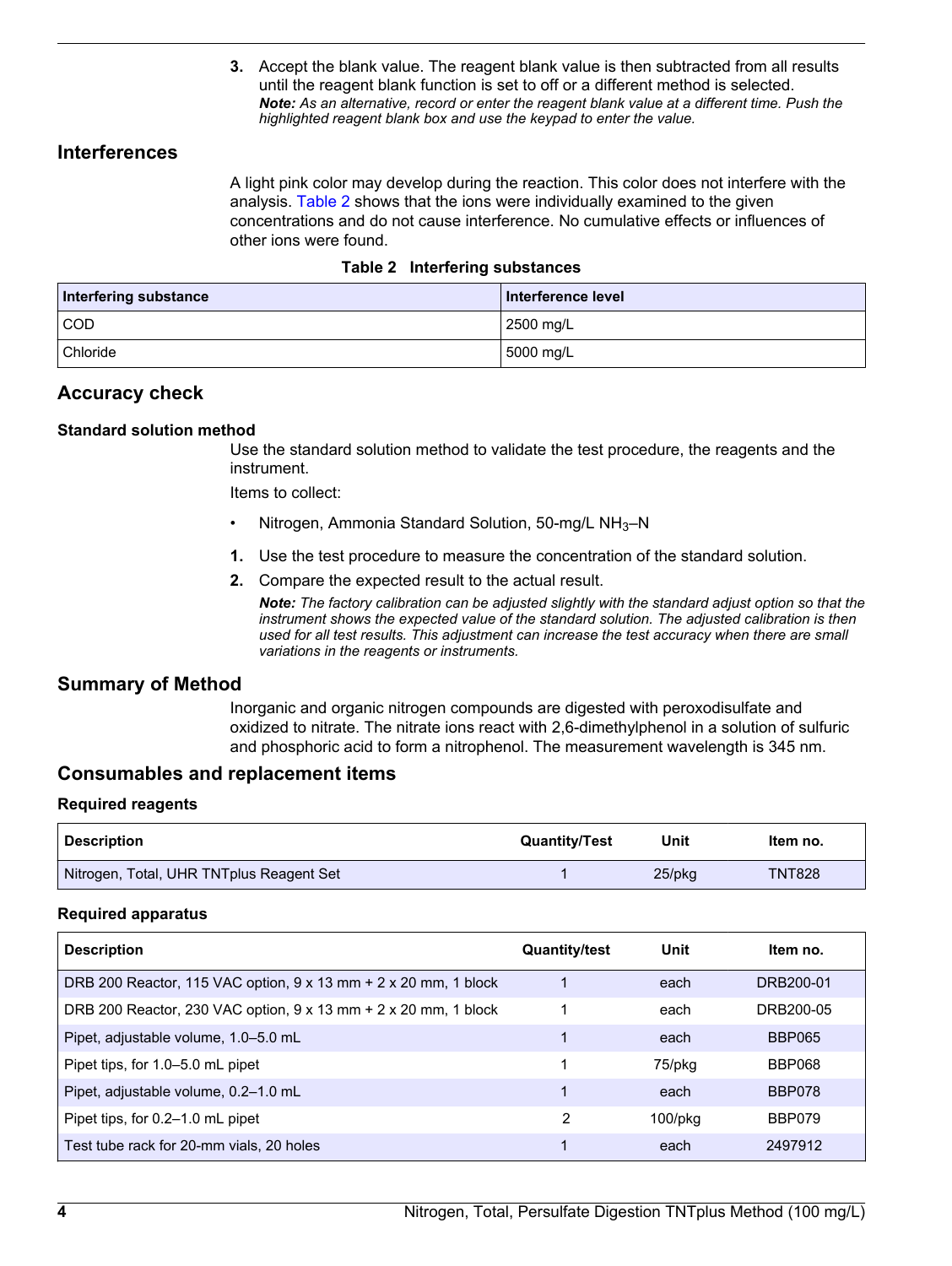## **Required apparatus (continued)**

| <b>Description</b>                       | <b>Quantity/test</b> | Unit | Item no. |
|------------------------------------------|----------------------|------|----------|
| Test tube rack for 20-mm vials, 40 holes |                      | each | 2497902  |
| Light shield, DR 3800, DR 2800, DR 2700  |                      | each | LZV646   |
| Light shield, DR 3900                    |                      | each | LZV849   |

### **Recommended standards**

| <b>Description</b>                                                   | Unit         | Item no. |
|----------------------------------------------------------------------|--------------|----------|
| Nitrogen, Ammonia Standard Solution, 10-mL Voluette Ampules, 50 mg/L | $16$ /p $kg$ | 1479110  |

# **Optional reagents and apparatus**

| <b>Description</b>                                         | Unit       | ltem no. |
|------------------------------------------------------------|------------|----------|
| Ampule Breaker, 10-mL Voluette <sup>®</sup> Ampules        | each       | 2196800  |
| Brush, test tube                                           | each       | 69000    |
| Sampling bottle with cap, low density polyethylene, 500-mL | $12$ /pkg  | 2087079  |
| Sodium Hydroxide Standard Solution, 5.0 N                  | 100 mL MDB | 245032   |
| Sulfuric Acid, concentrated, ACS                           | 500 mL     | 97949    |
| Water, deionized                                           | 4 L        | 27256    |
| Water, organic-free                                        | 500 mL     | 2641549  |